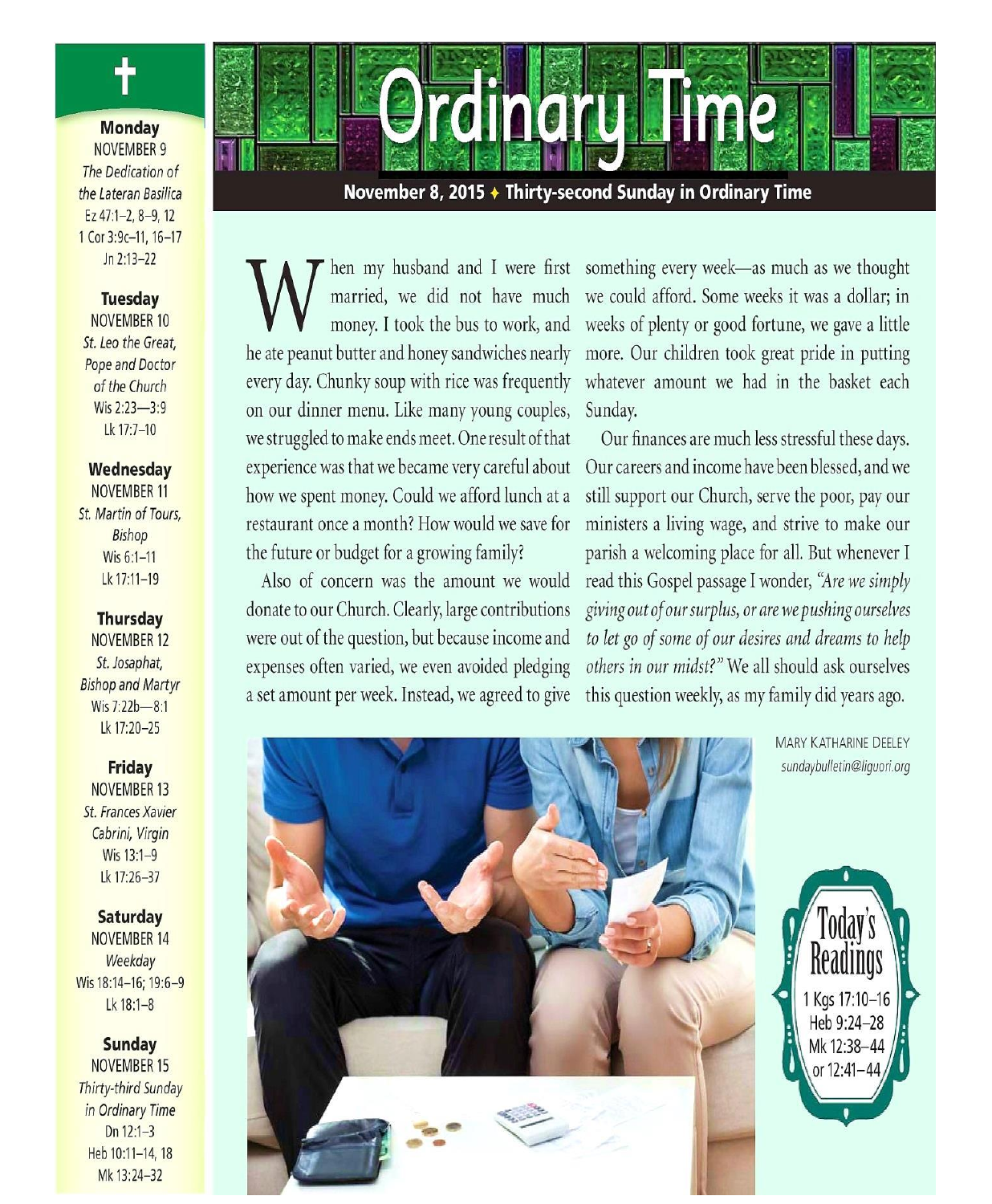

**32nd Sunday In Ordinary Time**

*November 8, 2015* 



# *St. Ann Catholic Church & Our Lady of Chartres Mission Pastor: Reverend Khoa P. Vo*

*Office: 228-832-2560, Fax: 228-832-3140 Hours: Monday-Friday 9am-4pm.*  **Web: www.stannparishlizana.org --- Email: [stanncatholic@bellsouth.net](mailto:stanncatholic@bellsouth.net)**



EUCHARISTIC ADORATION Every Friday Adoration from 8:30 a.m. to 9:30 a.m SACRAMENT OF RECONCILIATION Both Before Mass and by Appointment.

*Mass Schedule for this Week*  Our Lady of Chartres Mass Schedule Sun 7:30 am Novena St. Ann Mass Schedule & Intentions Sat 4:00 pm Our Parish Family Sun 9:00am Novena

Mon 8:00 Novena Tues 8:00 am No mass Wed 6:00 pm Fr Pete Thu 8:00 amPaul McGill Fri 8:00 am special int (Bootz)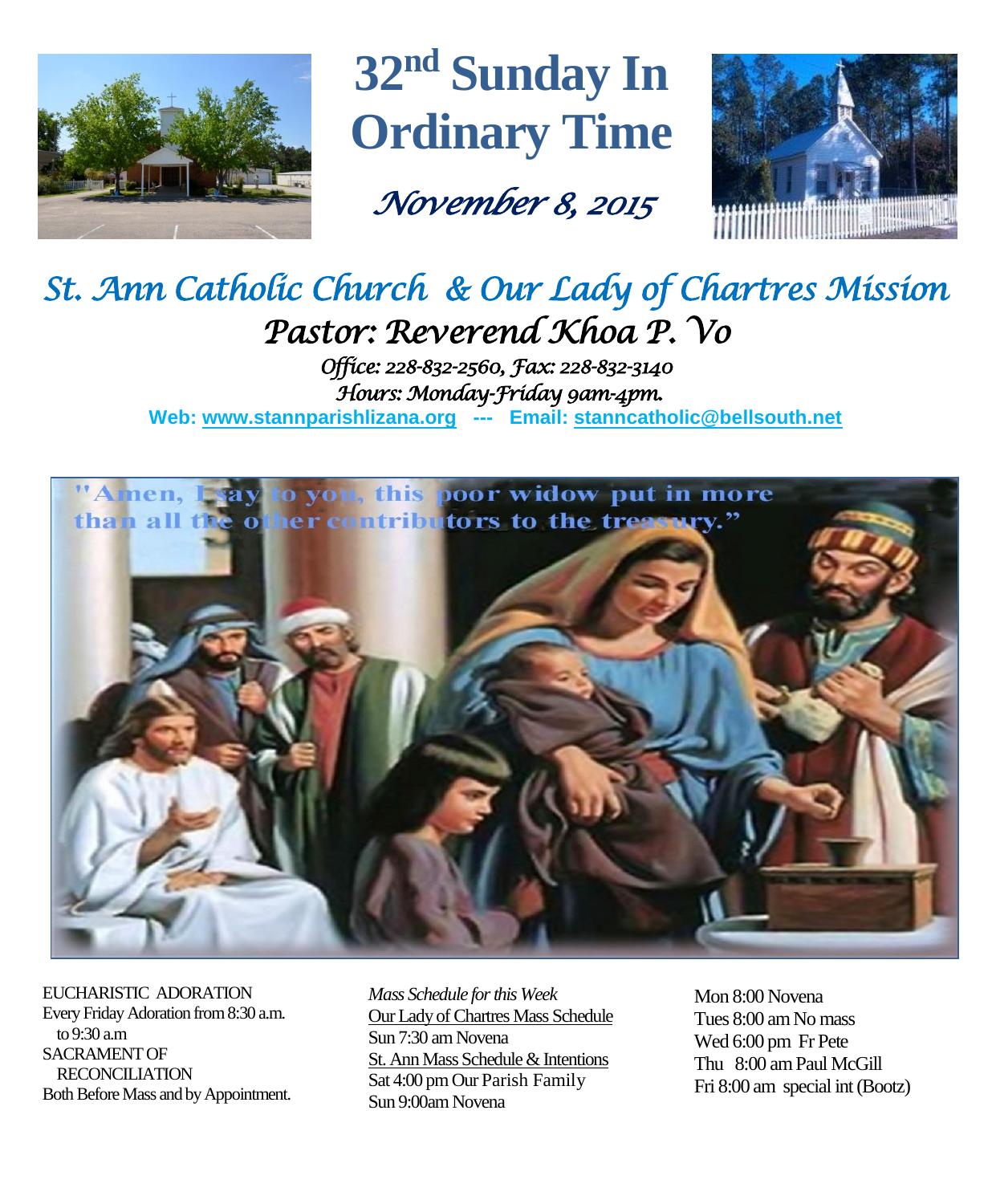## *From Father Khoa's Desk...*

## *Dear Parishioners and Friends,*

"Amen, I say to you, this poor widow put in more than all the other contributors to the treasury." Just two small coins, worth only a few cents this was the greatest contribution of the day? Jesus explains that this widow's tiny sum was generous in a way that the larger amounts people gave were not. Others made noticeable, "impressive" donations to the Temple treasury, which in fact cost them nothing. These were simply "from their surplus wealth." But the poor widow "contributed all she had, her whole livelihood." She was truly generous, giving what cost her dearly. Her contribution was made out of love, not just out of obligation or for the sake of show. God has given us all different "livelihoods." Some of us have more money, more talents, more resources. Some of us have less. But of course we know that God's love for us is not based on this external data. He loves the rich and the poor alike. The question is whether this external data affects our love for God. Sometimes, those who are poor are more aware of God's providence and protection. Sometimes, they are bitter. As for those who are rich, it can be tempting to feel so comfortable and complacent that they don't recognize their need for God or his action in their lives. But Jesus' message challenges us all today to gratefully give back to God in thanks for whatever he has given us, be it small or great. We are called not to give from our surplus but to share from our very livelihood. That is to say, we are called to acknowledge that our livelihood itself, no matter the details, is a gift from God. Let us follow the wisdom of the widow who showed gratitude for what she had and was truly

generous in spite of what she lacked. The widow is the image of God and of Christ, because she is stripped of everything she owned and made it a gift to others.

## *Have a great week! May God bless all of us!*

## **...Fr. Khoa**

*Congratulations To the 2015 Lumen Christi Award Recipients* **for St. Ann***: Beverly Saucier*. The Lumen Christi Award honors those parishioners who give generously of their time and talent to the Church.

*Altar Society: m*eet **this weekend Nov 8**.

**Garage Sale:** on Saturdays Nov 14 and 21. Please contact **Beverly** and**Loretta**. Thank you.

**Knights of Columbus:**If you have any question, please contact Thomas Moran**.**

*RCIA:* Please contact **Henrietta Ladner**.

**ST. ANN STEWARDSHIP:\*\* 79**Identifiable: **\$951.00;** Loose: **\$1,161.00;**  Total**: \$2,112.00;** Children: **\$17.00;** Building Fund**: \$110.01;** World Mission: **\$12.00. OL OF CHARTRES STEWARDSHIP:** Identifiable: **\$295.00**; Loose: **\$199.00;** Total**: \$484.00**.  **\*\*Amount needed weekly \$2,908.84.**

**Thank you for your generosity.**

*Church Cleaning:* Mike and Ellen West will clean the church on Nov 8 and 15. Please call Ellen at 341-0279 to sign up.

*Bible Study:* We study **the Chosen.** Please join us. Classes are on **Wed 6:30-8 pm, and on Thur from 9-10:30am at the office**. For more information, please contact **Ruth and Henrietta.**